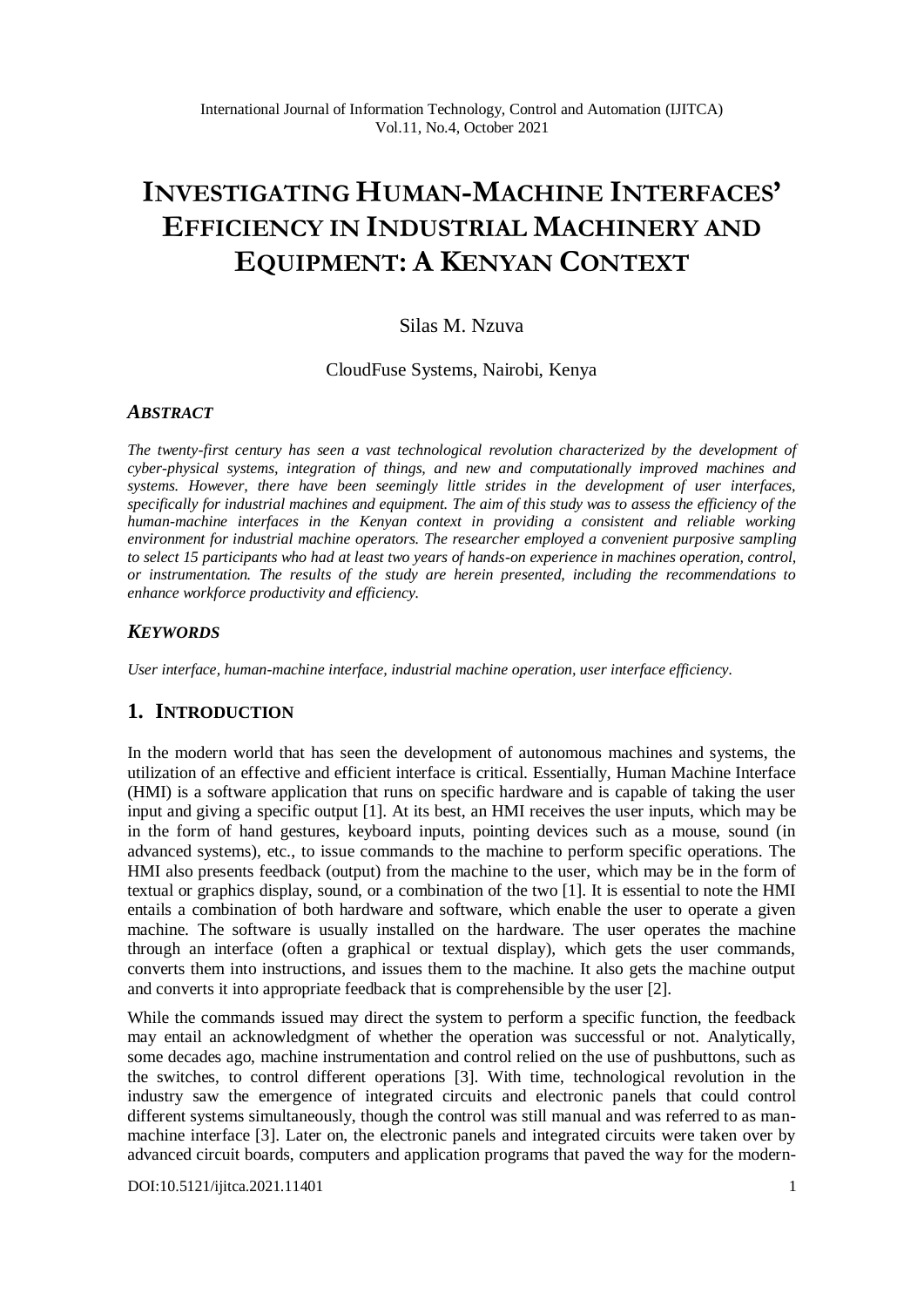day Human-Machine Interface. As at present, HMIs are capable of controlling a wide range of devices, from standalone machines to networked systems in different plants across the globe. As at present, HMI has seen the adoption of visualization, which in turn has greatly shaped industrial engineering processes through increased efficiency and accuracy in operations.

For high efficiency and heightened human-machine interactions to be attained, the designers must fully understand the loopholes in the current system and come up with plans and strategies aimed at curbing them in future designs. As at present, all the industries are experiencing a vast technological revolution, and so has industrial engineering. The need to make more autonomous, efficient, cost-effective and durable machines and systems is now clear than ever. While business organizations are on the verge of gradually procuring and implementing production systems and machinery, only a few understand the need to consider the machine interfaces aspect, as the majority only adopt such machines as a necessary change to keep up with the competitors. In essence, firms that invest in equipment, machinery, and systems without considering all the productivity aspects such as machine interface not only do they risk financial resource misappropriation but also may end up thwarting the overall organization performance. The main aim of this study was to establish how efficient the current machine interface is in providing a consistent and reliable operating environment for carrying out industrial tasks.

# **2. METHODS**

The research methodology adopted must support the data collection procedures and the subsequent analysis [4]. The latter should, therefore, encompass the research methods, the data collection method, the sampling techniques, and the data analysis techniques [5]. A quantitative research design was employed through the use of a survey questionnaire for data collection. The survey questionnaire was fully structured, implying that all the questions were closed-ended. As stated by [4], a closed-ended questionnaire is very useful in providing the user with pre-coded data for easy statistical analysis and interpretations. Nevertheless, the researcher also mentions that in instances where a fully structured questionnaire is not deemed effective, the researcher can choose to employ a semi-structured questionnaire or an unstructured questionnaire [4].

The study was conducted in Kenya. The researcher employed convenient purposive sampling, whereby a group of 15 participants was identified to complete the survey. The main inclusion criteria for the participants were:

- (1) Good knowledge of the theme of human-machine interface
- (2) At least two years of experience in interacting with modern machines and equipment
- (3) Currently engaged as hands-on industrial machine operator, supervisor, or first-line manager in machine operations.
- (4) Working in Kenya.

Prior to the administration of the survey questionnaire, all the participants were required to give their consent. The participation was anonymous, confidential, and voluntary. Moreover, the participants were free to withdraw their participation at any time during the study.

The survey questionnaire was designed and administered electronically. The survey comprised questions that the researcher felt that would aid in completely achieving the research goal presented in the introduction section. As presented in [6], electronic design and administration of surveys has become common in today's studies due to the efficiency of the design process, ability to automatically collect the researcher responses, and finally, the ability to eliminate the possibility of submission of incomplete or uncompleted survey questionnaires. The designed survey questionnaire was distributed to the participants through web links that directed the participants to the web page with the questions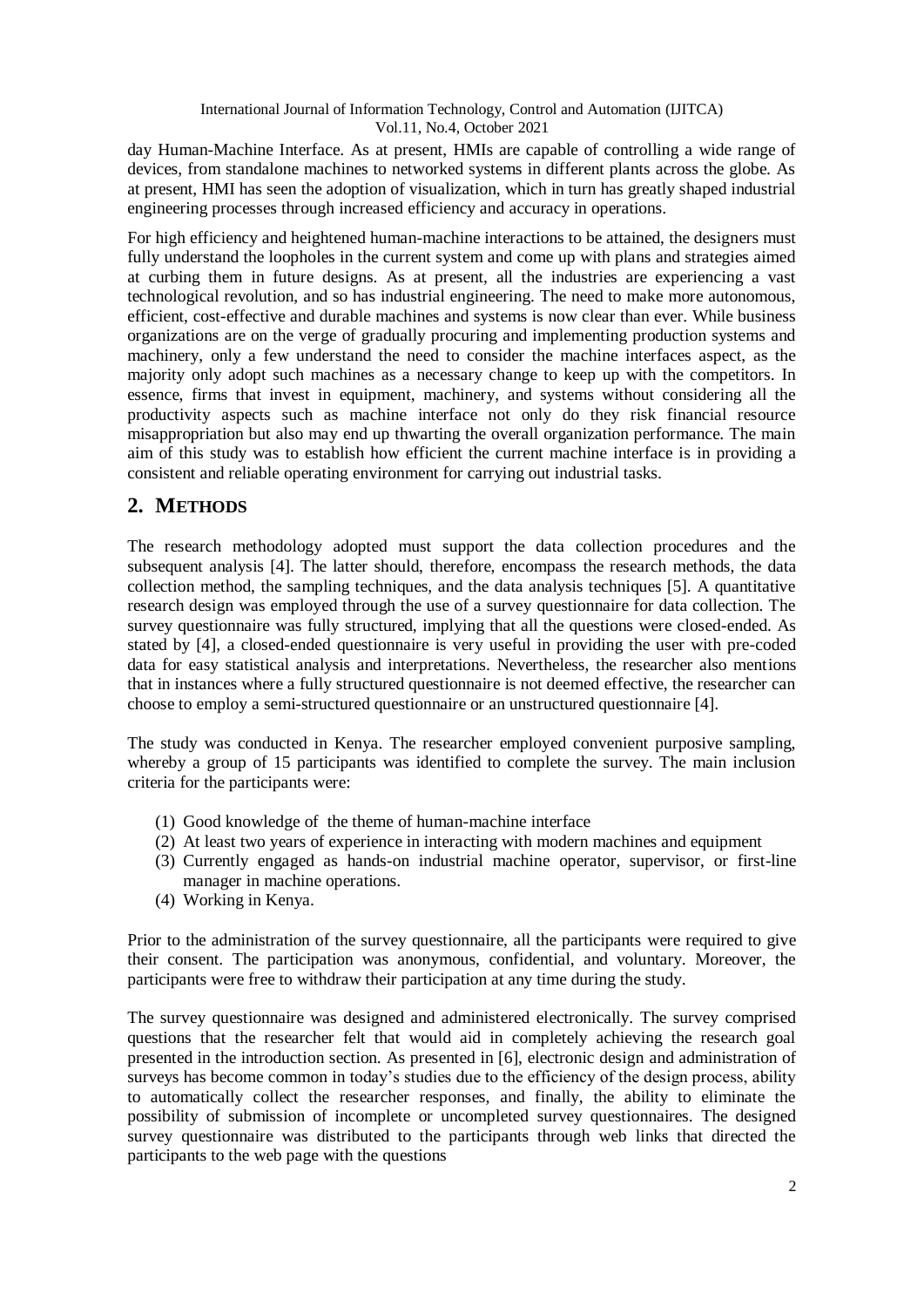The data obtained from the questionnaire was analysed electronically through the use of the Microsoft Office Excel application program, 2016 version. A five-point Likert scale was used as the unit of measurement for the participants' responses. Each option on the Likert scale was assigned a specific weight, with the negative extreme having the lowest weight and the positive extreme the highest weight. The scale used is presented in table 1 below.

| <b>Likert Scale</b>      |                      |               |            |  |
|--------------------------|----------------------|---------------|------------|--|
| <b>Strong Agree</b>      | Very satisfied       | Excellent     | Very good  |  |
| Agree                    | Satisfied            | Above average | Good       |  |
| Neither Agree nor        | satisfied<br>Neither | Average       | Acceptable |  |
| Disagree                 | nor dissatisfied     |               |            |  |
| Disagree                 | Dissatisfied         | Below average | Poor       |  |
| <b>Strongly Disagree</b> | Very dissatisfied    | Very poor     | Very poor  |  |

|  | Table 1. The Likert scale used |  |  |
|--|--------------------------------|--|--|
|--|--------------------------------|--|--|

## **3. RESULTS**

The responses presented are from the 15 participants who completed the survey. All the sampled participants turned in a fully filled questionnaire  $(n=15)$ ; the response rate was therefore 100%. Of the 15 participants, 6 were females (40%) while 8 were males (60%).

First, the participants were asked how they would rate their current machine interface interaction. 60.00% of the participants rated their interaction to be very good, 13.33% rated the interaction to be acceptable, while the remaining 26.67% rated the interaction as good.



Figure 1. Rating of the participants' current user-machine interface interaction

An average score of 4.5 was obtained, characterized by 0.74 standard deviations. Basically, the standard deviation is a bit little, indicating little variations in the participants' responses. The 4.5 score, when rounded off to the nearest whole number, lies in the "very good" option on the Likert scale, which indicates that the majority of the participants considered their interaction with the machine interfaces to be excellent.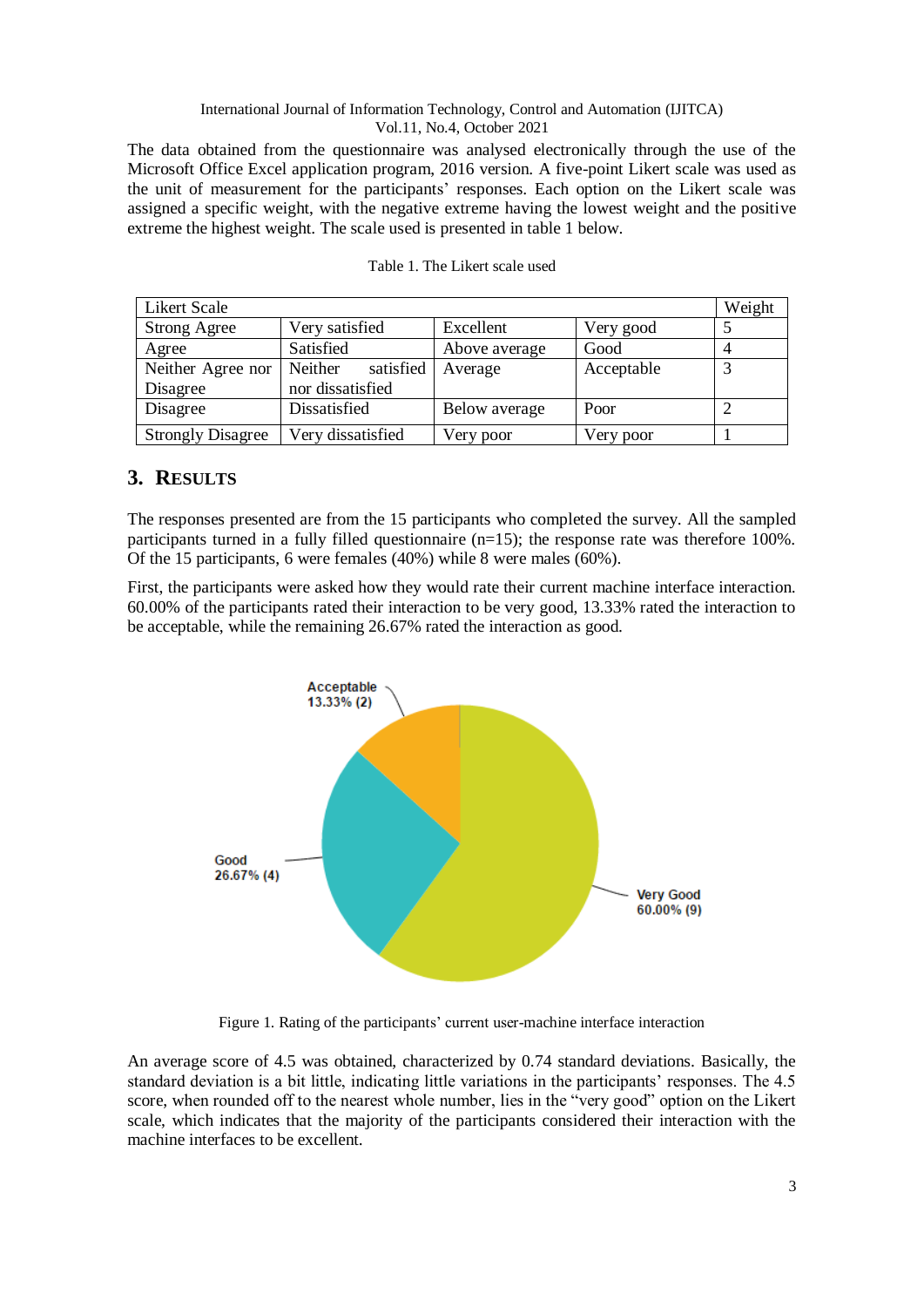Afterwards, the researcher also evaluated the perspectives of the participants towards the usability of the machine interfaces they have interacted with over the last two years. In this question, it was unveiled that 60.00% of the participants felt that the usability was above average, 33.33% felt the usability was excellent, and 6.67% considered the usability to be average. It is critical to note that no scores were recorded for below-average and very poor options. Additionally, a weighted average of 4.3 was obtained, coupled with a standard deviation of 0.59



Figure 2. Usability of the human-machine interfaces

As observable for figure 2 above, the majority of the participants feel that the usability of the current machine interfaces is above average, which indicates that the majority of the people are literally satisfied with the interfaces that they do interact with when using machines

The participants were again assessed on their level of satisfaction with their current machine interfaces. Specifically, the users were asked how they would rate their satisfaction levels with the machine interface. 53.33% of the participants claimed to be very satisfied, while the remaining 46.67% were satisfied.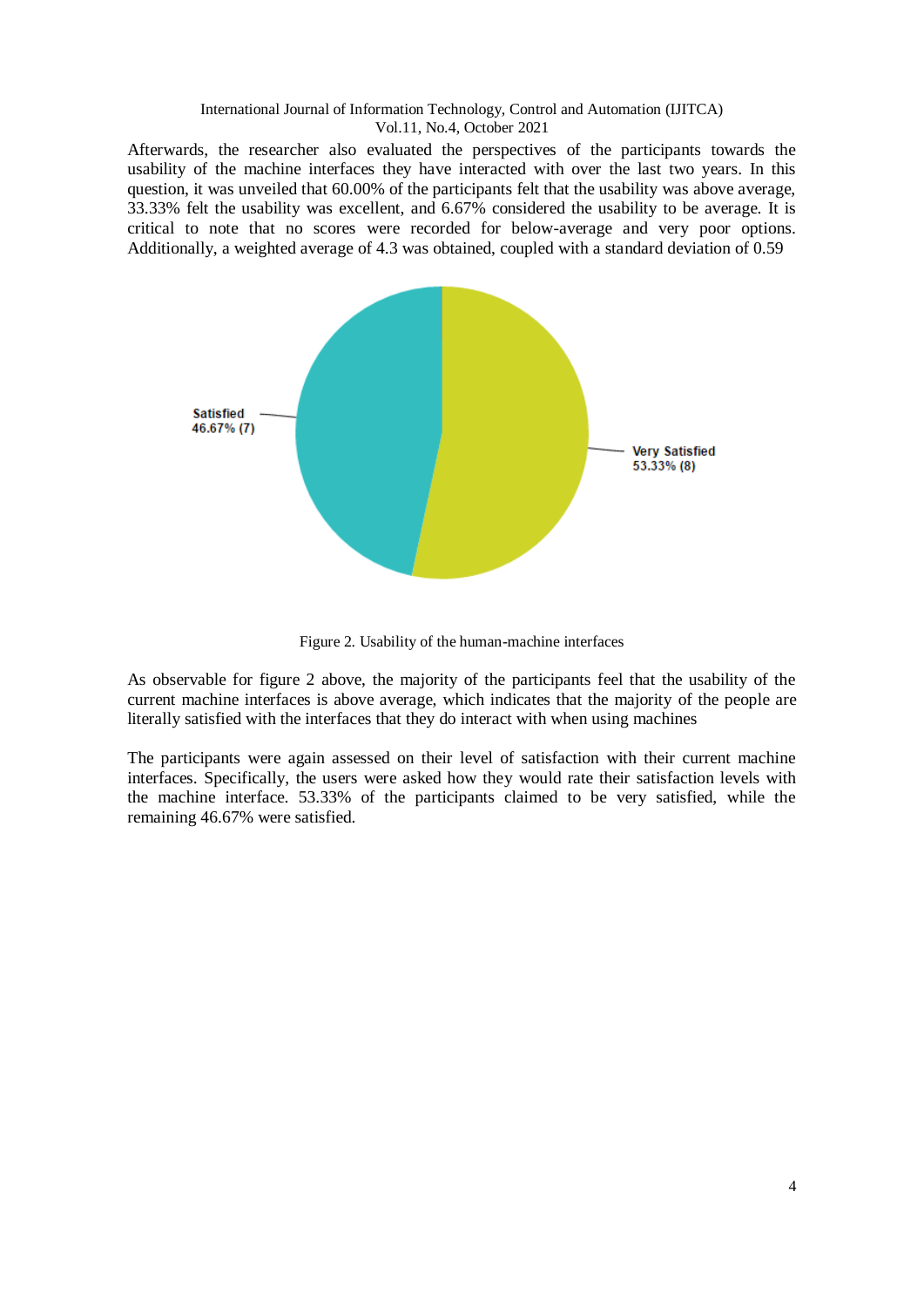International Journal of Information Technology, Control and Automation (IJITCA) Vol.11, No.4, October 2021



Figure 1. User satisfaction with human-machine interface

An average score of 4.5 was recorded, with a 0.52 standard deviation. This shows that there were little variations in the participants' responses, and additionally, all the scores recorded were towards the positive extreme. It is crucial to note that not a single score was recorded for the neither satisfied nor dissatisfied, dissatisfied, and very dissatisfied positions.

The survey also inquired about the challenges that the users face when using the machine interface. As observable from the table below, 53.33% felt that some crucial functionalities in the system are not easily identifiable, 40.00% claimed that they do not get visual/sound feedback whenever they issue a command through the interface, 26.67% considered the machine interfaces to be tiresome and challenging when using, 20.00% claimed that the machine interfaces lacked options for adjusting the screen resolution and graphics, 20.00% perceived the interface colors and design not be appealing. The lowest score was recorded in the lack of crucial functionalities for the machine operations. The results in this question are well presented in table 2 below

| <b>Problems with human-machine interfaces</b><br>Responses-                         |        |
|-------------------------------------------------------------------------------------|--------|
| The system "freezes/does not respond"                                               |        |
| Some crucial functions are not easily identifiable.                                 | 53.33% |
| Navigating the interface is considerably tiresome/challenging                       | 26.67% |
| The interface colors and design is not appealing                                    | 20.00% |
| When I tap/command the system, I do not get visual/sound feedback                   | 40.00% |
| The interface lacks options for adjusting the screen graphics and resolution        | 20.00% |
| The system lack some functionalities that are crucial for the machine<br>operations | 6.67%  |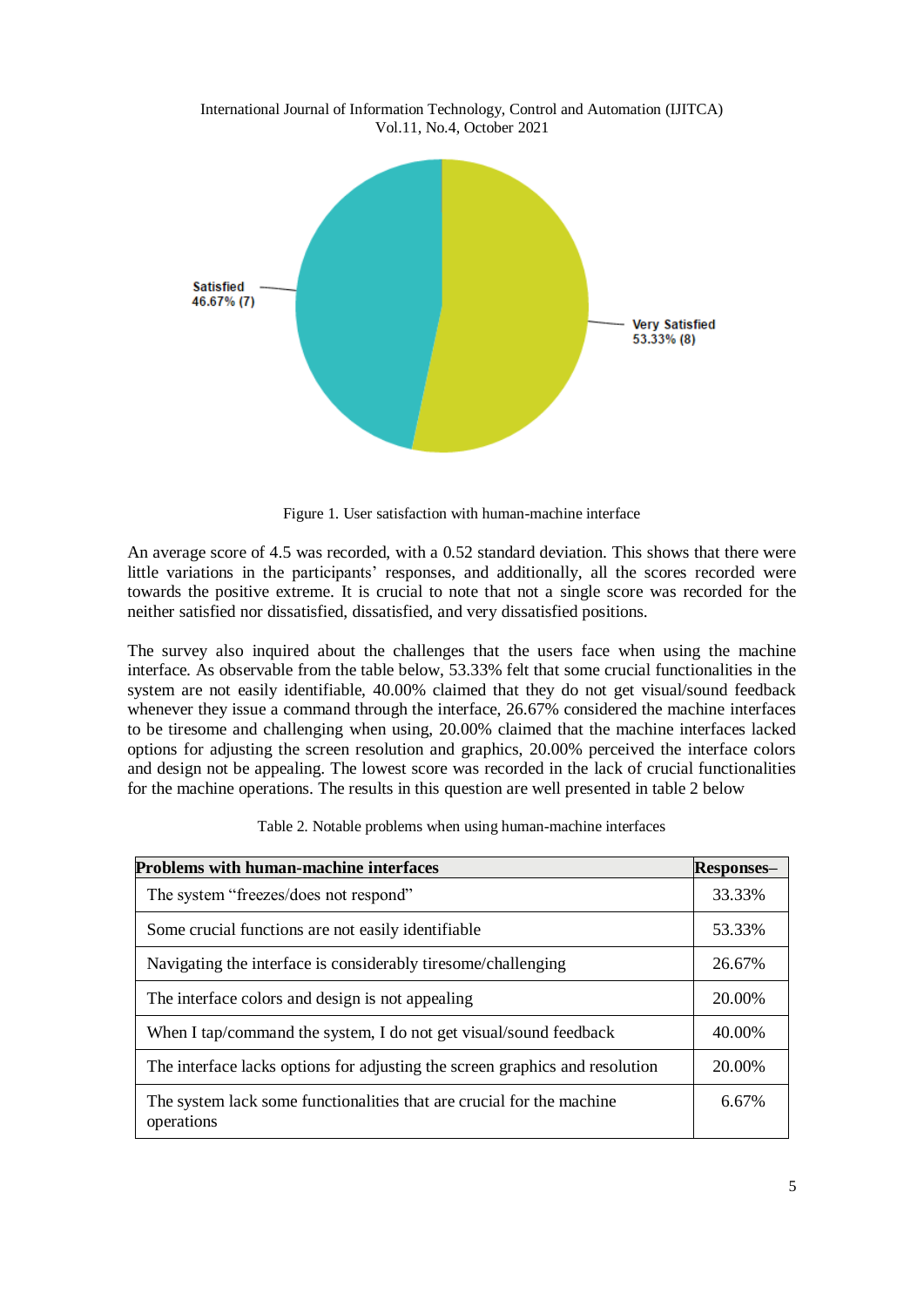Finally, the survey also inquired about the areas of improvement that the participants would recommend on human-machine interfaces.



Figure 2. Recommendations for improving human-machine interfaces

As presented in figure 4 above, in this question, 53.33% of the participants felt that more operations functionalities needed to be added to the interfaces, 33.33% recommended for the layout and interface organization improvement, another 33.33% recommended improvement in color and visual displays, another 33.33% recommended improvement in response time, 20.00% wanted simplification of the interface, and finally, 13.33% wanted improvement of icons and textual display.

This study was aimed at assessing the present-day human-machines interfaces efficiency in providing a consistent and reliable operating environment for carrying out industrial tasks. Based on the survey results, it is clear that the majority of the users perceive their current interaction with the machine interfaces as "very good. This may be due to the technological revolution in the 21st century that has seen a dramatic improvement in all facets of industrial engineering. It is critical to note that not all machines have an electronic human-machine interface, but however, the industrial engineering discipline has seen a significant revolution in the 21st century, with the development of machines that have simplified and highly efficient human interfaces. The basic functionality of the HMI component in any given machine is to control, monitor, and give feedback regarding the state of the equipment or machine in [7].

The variations in scores regarding user satisfaction and interface usability indicate the need to enhance the efficiency of the interfaces. The efficiency of a machine is not just determined by its output per unit time but rather, how effectively the users are able to interact with it [8]. In industrial engineering, core equipment and machines are embedded with a human-machine interface module, a component that enables the users to monitor and control the machine operations. Owing to this, the essence of having a highly functional human-machine interface cannot be underestimated.

From the survey, it is observable that the human-machine interaction remains a very crucial industrial design principle in the engineering disciplines. In any given machine, the designer must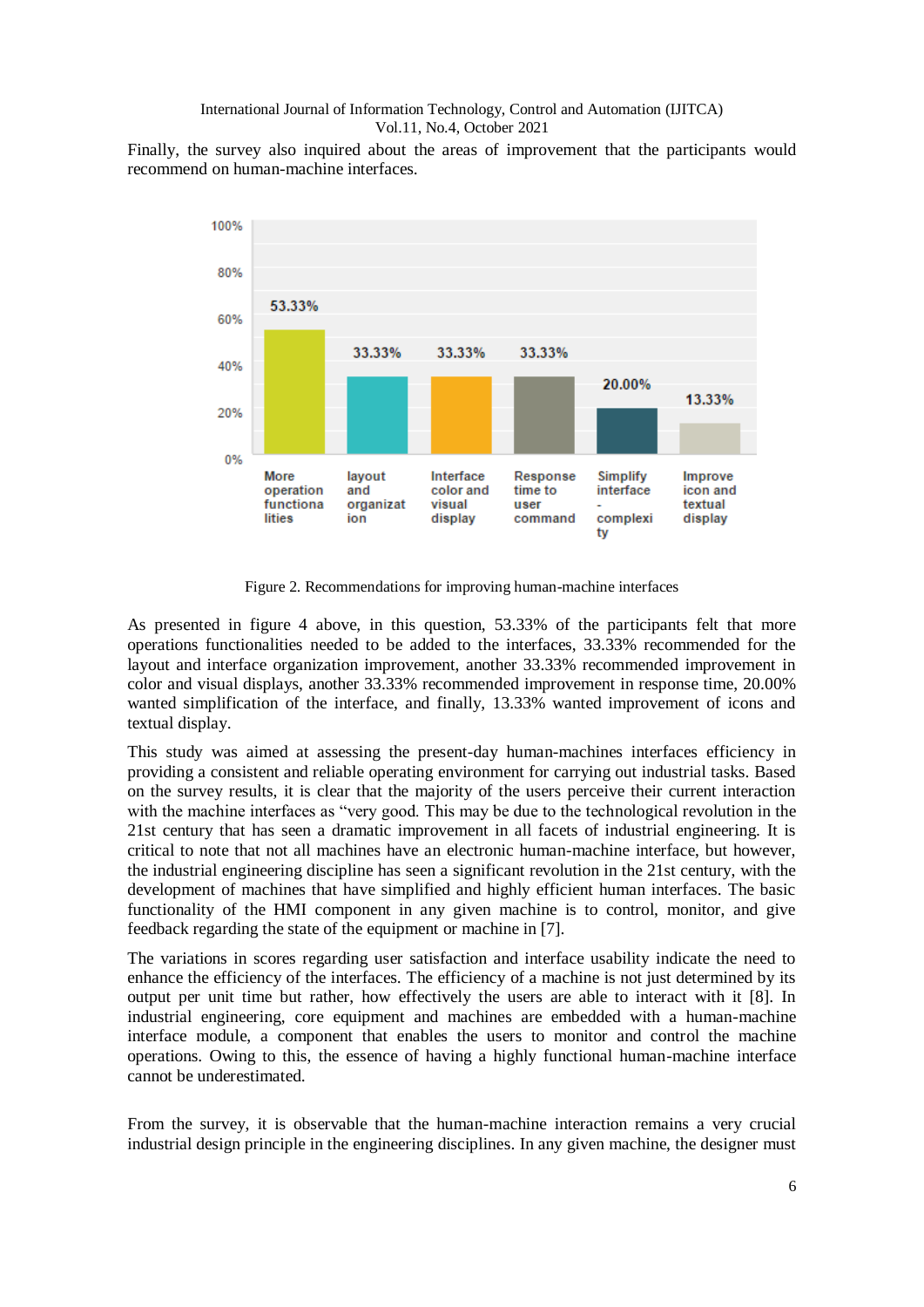have in mind how the user will interact with it in a manner that depicts cost-effectiveness and operational efficiency [9]. To achieve optimal effectiveness in the interface usability, satisfaction, and user interaction, the system engineers must adhere to the principles of human-machine interactions and seek to enhance the communication between the two by coming up with better designs of the machine interfaces, based on the identified loopholes from the current systems [10]. As such, any human-machine interface should be oriented towards enhancing machine operational efficiency in the short term and boost organizational performance in the long term.

# **4. CONCLUSION**

In the  $21<sup>st</sup>$  century, the majority of the industrial machines have interfaces, which often act as the core units through which the human communicates with the machines. The main aim of the research was to establish how efficient the current machine interface is in providing a consistent and reliable operating environment for carrying out industrial tasks. The findings from the research indicate that although the usability of the current HMI is acceptable, the users' satisfaction levels are still low. For the study findings, there is still the need to improve six main areas. These include; (i) adding more functionalities to the interfaces, (ii) improving the interface layout and organization, (iii) improving the interface color and visual display, (iv) enhancing the response time to the user commands, (v) simplifying the interface, and lastly, (vi) improving the icon and textual display. The above recommendations are written in order of their prevalence, based on the survey scored from the responses.

This paper stresses the need to ensure more innovative, friendly, and highly operable interfaces are developed. The research also aids organization managers in understanding how to identify machines with exceptional interface designs, which results in increased operational efficiency. Business enterprises are deemed to benefit in the long run from increased machine efficiency due to better designs of the interface module.

#### **REFERENCES**